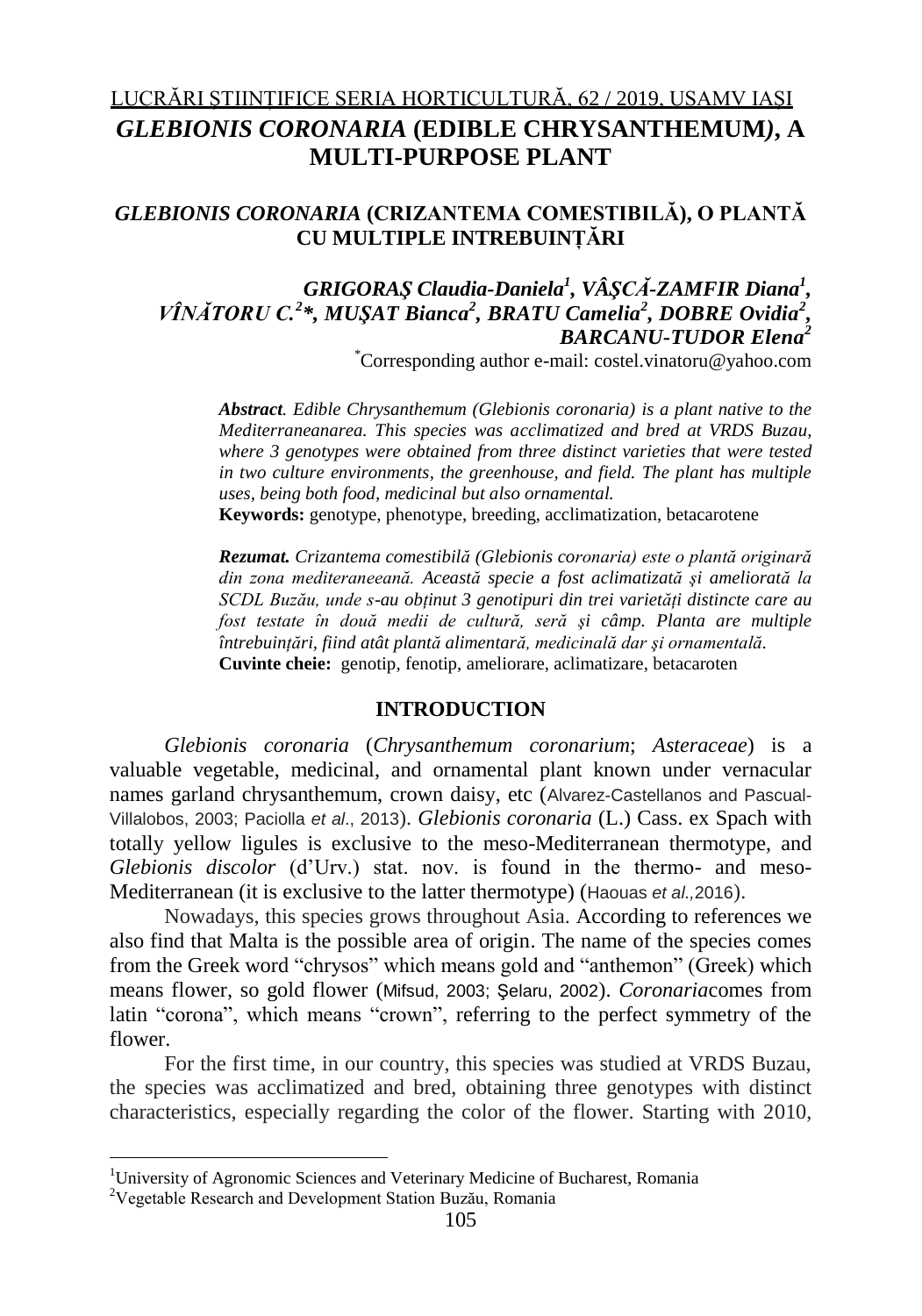### LUCRĂRI ŞTIINŢIFICE SERIA HORTICULTURĂ, 62 / 2019, USAMV IAŞI

promotional seeds and seedlings were offered annually to growers, and nowadays, this species is cultivated and appreciated especially by those who practice hobby vegetables.

The plant has multiple uses, is an important vegetable plant, therefore, appreciated from a food point of view, as a leaf vegetable, as well as a medicinal plant, used in teas for high potassium, beta carotene content, but can also be used as a companion plant for organic crops, being repellent for diseases and pests in vegetable crops (Flamini *et al*., 2003; Hosni *et al*., 2013; Shonouda *et al*., 2008; Urzùa and Mendoza, 2003).

The addition of decomposed leaf material (*Melia azadirachta*, *Chrysanthemum coronarium*, *Tagetes patula*, *Datura fastuosa*, *Nerium indicum [Nerium oleander]*) or farmyard manure, but not filter-press mud, reduced the incidence of root-knot nematodes and increased green-matter yields accordingly (Hameed, 1970).

### **MATERIAL AND METHOD**

The germplasm collection of VRDS Buzau at this species consists of a large number of genotypes belonging to the following varieties: *Glebionis coronaria var. coronaria, Glebionis coronaria var. discolour and Glebionis segetum.*Only 3 genotypes were bred and genetically stabilized and also showed distinct features (fig.1)*.*



**Fig. 1**: a) *Glebionis coronaria var. coronaria*, b) *Glebionis coronaria var. discolor,* 

*c) Glebionis segetum*

*Glebionis coronaria* is an annual plant that is multiplied especially by seeds, unlike the other varieties of chrysanthemums that multiply through cuttings.

The culture was set up by seedlings. The seedling was sown in the first decade of March, on 7.03.2019 and after 45-60 days, the seedling was planted in the field, on 4.04.2019, the seedlings technology being similar to that of the other vegetable plants. To preserve the purity of the varieties, pollen isolators were used because it was found that leaving them free, without sufficient spaces for biological isolation, the inbred is achieved with great ease.

The plant supports several technological variants of setting up the crop but, in an intensive system, it was found that the optimum variant is 70 cm between rows and 30-35 cm between plants/row (fig.2).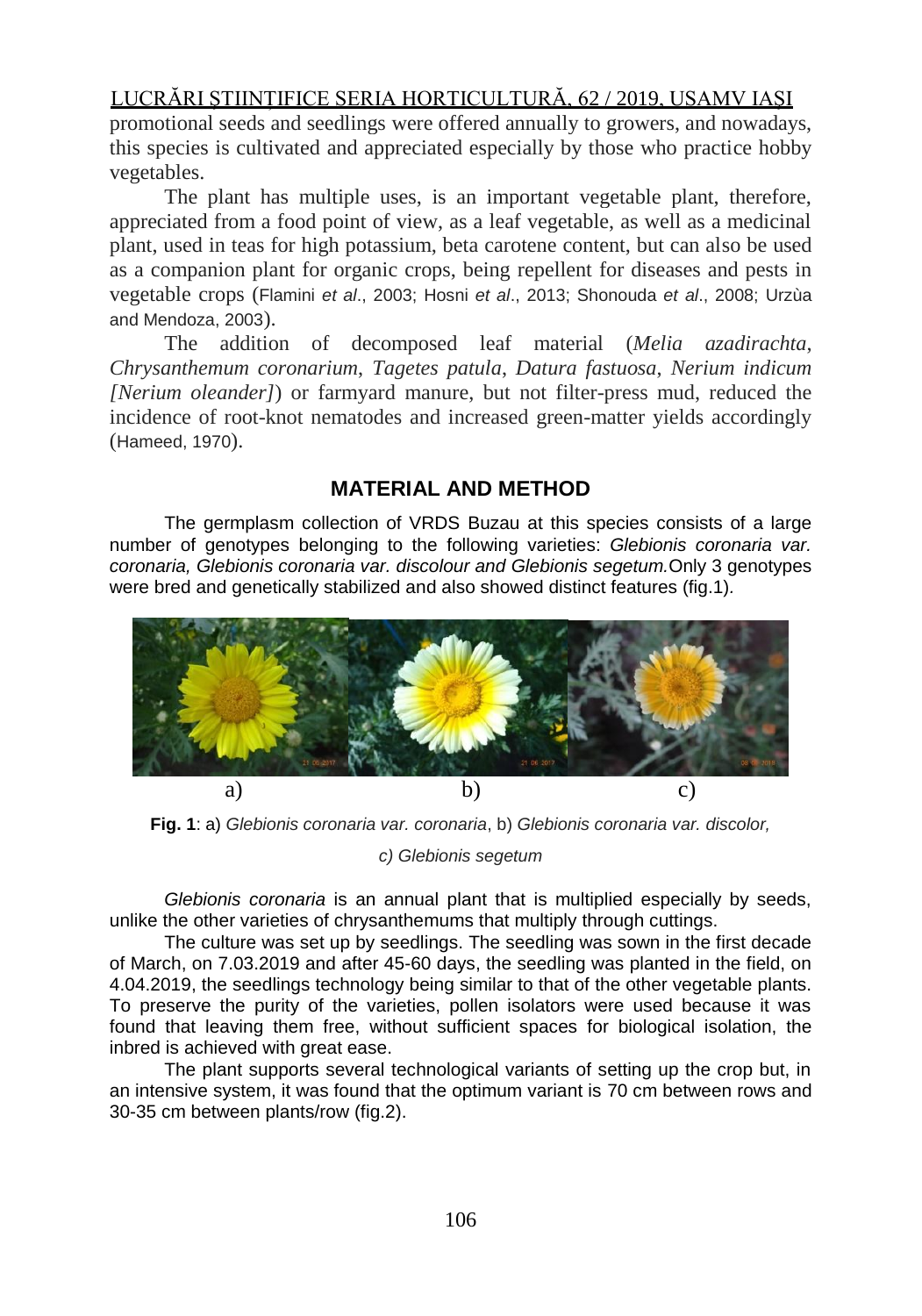

**Fig. 2** Crop scheme in the field

Care works are the classic ones, consisting of manual and mechanized hoeing, executed as needed, depending on the weeds population. The mechanical lawns were made in the first vegetation period. The irrigation was carried out as needed, depending on the precipitation quantity. Usually, watering should be performed with a norm between 250-300 m<sup>3</sup> of water/ha. The plant does not require special works.

# **RESULTS AND DISCUSSIONS**

The research aimed to evaluate the acclimatized genotypes in protected areas and fields, according to tables 1 and 2. There were significant differences regarding the quantitative values, in the greenhouse against the field. For all the studied features, a significant increase was observed in the greenhouse as opposed to the field.

By carefully analyzing the recorded values, it is found that between genotypes there are very small differences, both in the greenhouse and field, the strongest distinguishing character of the genotypes is given by the inflorescence (fig. 3 and 4).

*Table 1*

| <b>FEATURE</b>                  | <b>FIELD</b> |                |     | <b>GREENHOUSE</b> |                |     |
|---------------------------------|--------------|----------------|-----|-------------------|----------------|-----|
|                                 | L1           | L <sub>2</sub> | L3  | L1                | L <sub>2</sub> | L3  |
|                                 | 2            | 3              | 4   | 5                 | 6              |     |
| MAIN ROOTS NO. (PIECES)         | 14           | 16             | 15  | 18                | 19             | 19  |
| <b>ROOT DIAMETER (CM)</b>       | 20           | 21             | 24  | 26                | 25             | 27  |
| STEM HEIGHT (CM)                | 2            | 2.5            | 3   | 4                 | 4.5            | 3.5 |
| PLANT HEIGHT (CM)               | 86           | 92             | 79  | 122               | 126            | 118 |
| <b>BUSH DIAMETER (CM)</b>       | 68           | 62             | 70  | 83                | 85             | 78  |
| <b>STEM BASE THICKNESS (CM)</b> | 1.6          | 1.5            | 1.9 | 2.2               | 2.4            | 2.1 |
| MAIN SHOOTS NO. (BUC)           | 14           | 15             | 17  | 22                | 20             | 19  |
| MAIN SHOOTS LENGTH (CM)         | 48           | 52             | 46  | 85                | 79             | 86  |
| MAIN SHOOTS DIAMETER (MM)       | 5            |                | 5   | 6                 | 10             | 8   |
| SECONDARY SHOOTS LENGTH(CM)     | 6            | 5              | 5   | 8                 | 10             | 8   |

#### **The main studied features of the three genotypes, for both field and greenhouse – mean values**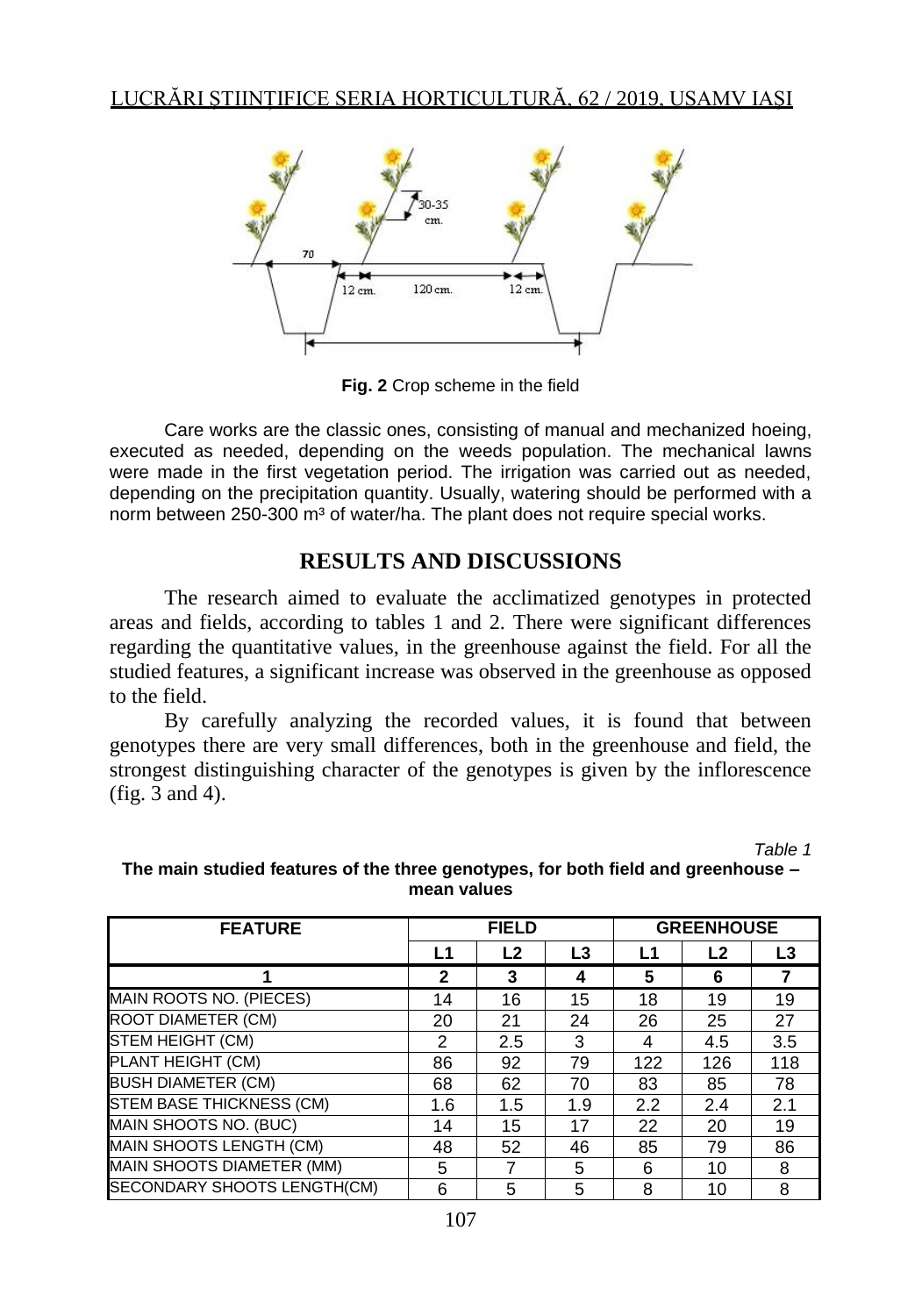| LUCRĂRI STIINTIFICE SERIA HORTICULTURĂ, 62 / 2019, USAMV IAȘI |     |     |     |      |      |      |
|---------------------------------------------------------------|-----|-----|-----|------|------|------|
| SECONDARY SHOOTS DIAMETER (MM)                                |     |     |     |      |      |      |
|                                                               |     |     |     |      | 6    |      |
| LEAF LENGTH (CM)                                              | 7.5 | 7.2 | 8.1 | 5.6  | 5.9  | 5.5  |
| <b>LEAF WIDTH (CM)</b>                                        | 2.4 | 2.6 | 2.5 | 3.2  | 3    | 2.9  |
| FLOWER BUD DIAMETER (CM)                                      | 1.5 | 1.4 | 1.7 | 1.9  | 2.2  | 2.3  |
| <b>FLOWER DIAMETER (MM)</b>                                   | 27  | 29  | 27  | 33   | 35   | 32   |
| FLOWER NO. (PIECES)                                           | 36  | 31  | 38  | 53   | 49   | 51   |
| <b>VEGETATIVE MASS/PLANT (G)</b>                              | 849 | 862 | 874 | 1322 | 1296 | 1312 |



**Fig. 3** Root detail. leaf. and plant



**Fig. 4** Flowering stage and seeds set up

To determine their character and food quality. throughout the vegetation period. starting with the seedling phase and until the phenological maturity. organoleptic tastings were made on each phase. It has been shown that the plant can be grown as a microgreen because. in the seedling phase. the plantlets are succulent. aromatic and can be used successfully in various culinary dishes. As the plant evolves. the leaves can be used permanently. as well as young shoots. In the flowering phase. the young flowers can be used and as they mature they lose their food qualities. becoming spicy concentrated in carotene.

If the young seedlings are harvested seasonally. the plant is stimulated to generate new shoots leading to an increase in the vegetative mass production capacity. This paper presented the green mass of the plants without being harvested for consumption.

As a decorative plant. it has been found that the plant produces flowers with a pleasing ornamental appearance for a long time. In cold protected areas. the flowering period begins at the end of May and ends at the arrival of the frost and in the field. the first flowers appearafter June 15. the plant having the ability to bloom until the frost comes.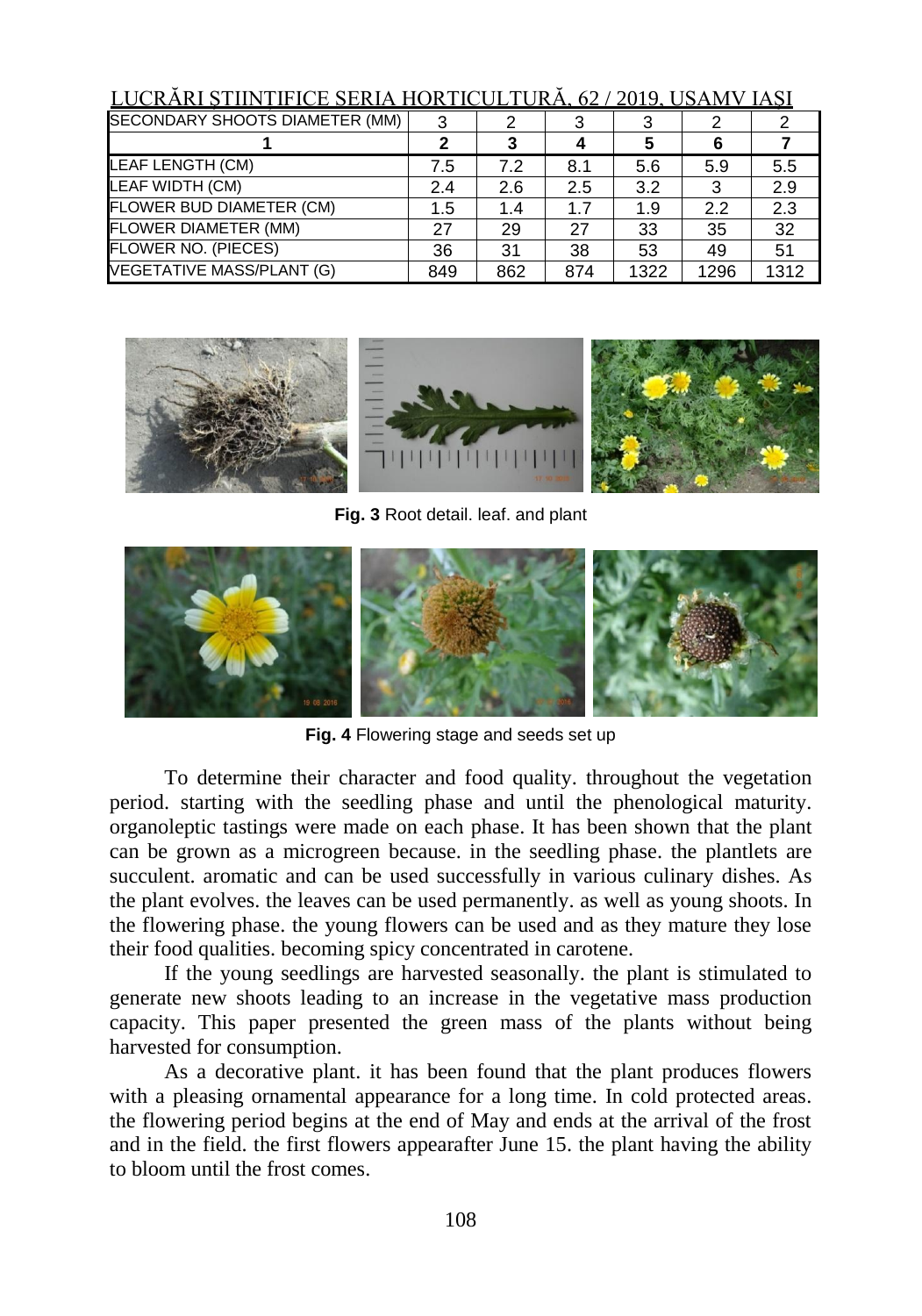*Table 2*

| <b>FEATURE</b>          | <b>VALUE/OBSERVATIONS</b>           |      |                |      | <b>MEASUREMENT UNITY</b> |  |
|-------------------------|-------------------------------------|------|----------------|------|--------------------------|--|
|                         | <b>SEEDLING</b>                     |      |                |      |                          |  |
|                         | L1                                  |      | L <sub>2</sub> | L3   |                          |  |
| <b>PLANT HEIGHT</b>     | 18.6                                | 18.1 |                | 17.8 | <b>CM</b>                |  |
| LEAVES NO.              | 7                                   |      | 6              |      | <b>BUC</b>               |  |
| LEAF LENGHT             | 7.7                                 |      | 7.5            | 7.2  | <b>CM</b>                |  |
| LEAF WIDTH              | 2                                   | 2.1  |                | 1.9  | СM                       |  |
| <b>STALK LENGHT</b>     | <b>ABSENT</b>                       |      |                |      | СM                       |  |
| ANTOCYANIC COLOUR       | <b>ABSENT</b>                       |      |                |      |                          |  |
| <b>PILLOSITY</b>        | VERY WEAK FOR ALL VEGETATIVE ORGANS |      |                |      |                          |  |
| LEAF SHAPE              | <b>OBOVATE</b>                      |      |                |      |                          |  |
| LEAF INSERTIONS         | <b>MULTIPENATE AND PARTITE</b>      |      |                |      |                          |  |
| <b>COTILEDONS SHAPE</b> | <b>OVATE LANCEOLATE</b>             |      |                |      |                          |  |
| <b>COTILEDONS</b>       | LENGHT-1.2                          |      | 1.1            | 1.3  | CМ                       |  |
|                         | WIDTH-0.8                           |      | 0.9            | 0.78 |                          |  |

#### **Main features at seedling stage for the 3 genotypes**

### **CONCLUSIONS**

1.The research ended with the acclimatization of the species *Glebionis coronaria* in Romania. Studies have shown that the species can be cultivated throughout the country both in protected areas and in the field as an annual plant.

2.Breeding work was completed with the obtaining of three distinct genotypes to be proposed for approval and patenting.

3.A valuable germplasm collection has been established for this species and new knowledge that can contribute to obtaining new varieties and a higher yield.

#### **REFERENCES**

- **1. Alvarez-Castellanos P.P.. Pascual-Villalobos M.J.. 2003 -** *Effect of fertilizer on yield and composition of flowerhead essential oil of Chrysanthemum coronarium (Asteraceae) cultivated in Spain.* Industrial Crops and Products. 17(2). 77–81. [https://doi.org/10.1016/S0926-6690\(02\)00078-X.](https://doi.org/10.1016/S0926-6690(02)00078-X)
- **2. [Flamini G.](https://www.ncbi.nlm.nih.gov/pubmed/?term=Flamini%20G%5BAuthor%5D&cauthor=true&cauthor_uid=12670168). [Cioni P.L.](https://www.ncbi.nlm.nih.gov/pubmed/?term=Cioni%20PL%5BAuthor%5D&cauthor=true&cauthor_uid=12670168). [Morelli I.](https://www.ncbi.nlm.nih.gov/pubmed/?term=Morelli%20I%5BAuthor%5D&cauthor=true&cauthor_uid=12670168). 2003 -** *Differences in the fragrances of pollen. leaves. and floral parts of garland (Chrysanthemum coronarium) and composition of the essential oils from flowerheads and leaves.* [J. Agric Food Chem.](https://www.ncbi.nlm.nih.gov/pubmed/12670168) 1(8):2267-2271.
- **3. Hameed S. F..1970***- Note on the effect of some organic additives on the incidence of root-knot nematodes in tomato (Lycopersicon esculentum Mill).* Indian Journal of Agricultural Science. 40. 207-210.
- **4. Haouas D.. Cioni P. L.. Flamini G.. Ben Halima-Kamel M.. Ben Hamouda M. H.. 2016** *- Variation of Chemical Composition in Flowers and Leaves Essential Oils Among Natural Population of Tunisian Glebionis coronaria (L.) Tzvelev Asteraceae). C*hemistry & biodiversity. 13(10). 1251-1261. [https://doi.org/10.1002/cbdv.201600026.](https://doi.org/10.1002/cbdv.201600026)
- **5. Hosni K.. Hassen I.. Sebei H.. Casabianca H..** *2013 - Secondary metabolites from Chrysanthemum coronarium (Garland) flowerheads: Chemical composition and biological activities.*Industrial Crops and Products. 44. 263–